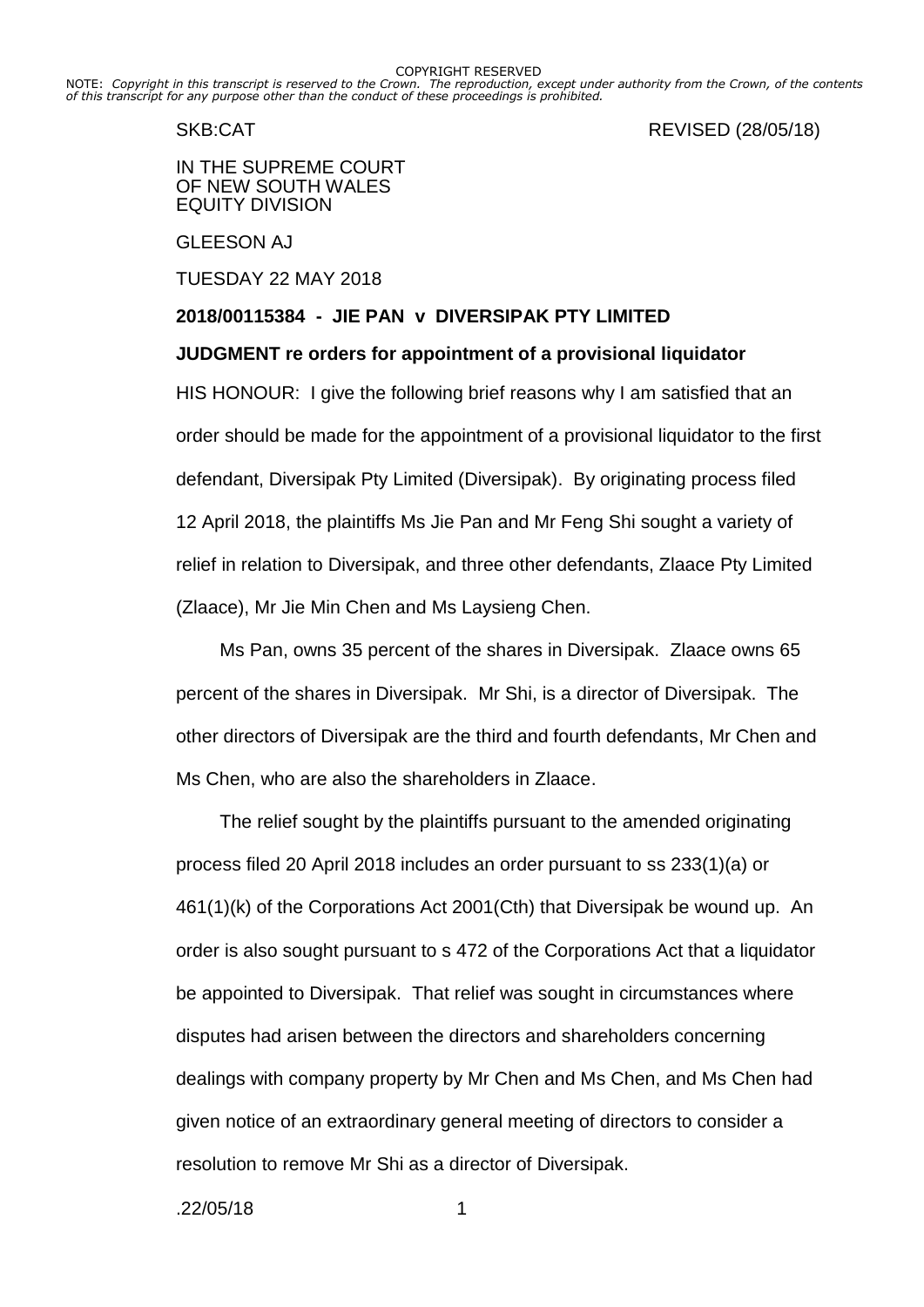NOTE: *Copyright in this transcript is reserved to the Crown. The reproduction, except under authority from the Crown, of the contents of this transcript for any purpose other than the conduct of these proceedings is prohibited.*

### SKB:CAT REVISED (28/05/18)

By amended interlocutory application filed 20 April 2018, the plaintiffs sought interlocutory relief restraining the defendants from engaging in certain conduct and, in the alternative, that a liquidator be appointed provisionally to Diversipak.

On 20 April 2018, upon the usual undertaking as to damages given by the plaintiffs by their counsel, the Court made orders by consent regulating certain conduct in relation to the affairs of Diversipak. Those orders were continued on 1 May 2018.

Before the Court yesterday, the plaintiffs moved on their application for the appointment of a provisional liquidator to Diversipak. That application was opposed by the defendants who appeared by counsel. The application occupied a large amount of yesterday's hearing and was stood over to today, part-heard, at 2pm. Shortly prior to the resumption of the hearing, counsel for the plaintiffs sent a communication to my associate indicating that the defendants had withdrawn their opposition to the appointment of a provisional liquidator. The sole remaining issues were indicated to be the identity of the provisional liquidator and appropriate costs orders. I will address those matters shortly.

Before doing so, it is appropriate that I record that notwithstanding that the defendants have now indicated their consent to the appointment of a provisional liquidator, I am satisfied that on the material to which I have been taken during the course of the hearing, that it is appropriate for a provisional liquidator to be appointed. The relevant principles are sufficiently summarised by Goldberg J in Re Property Corporate Services Pty Ltd; National Investment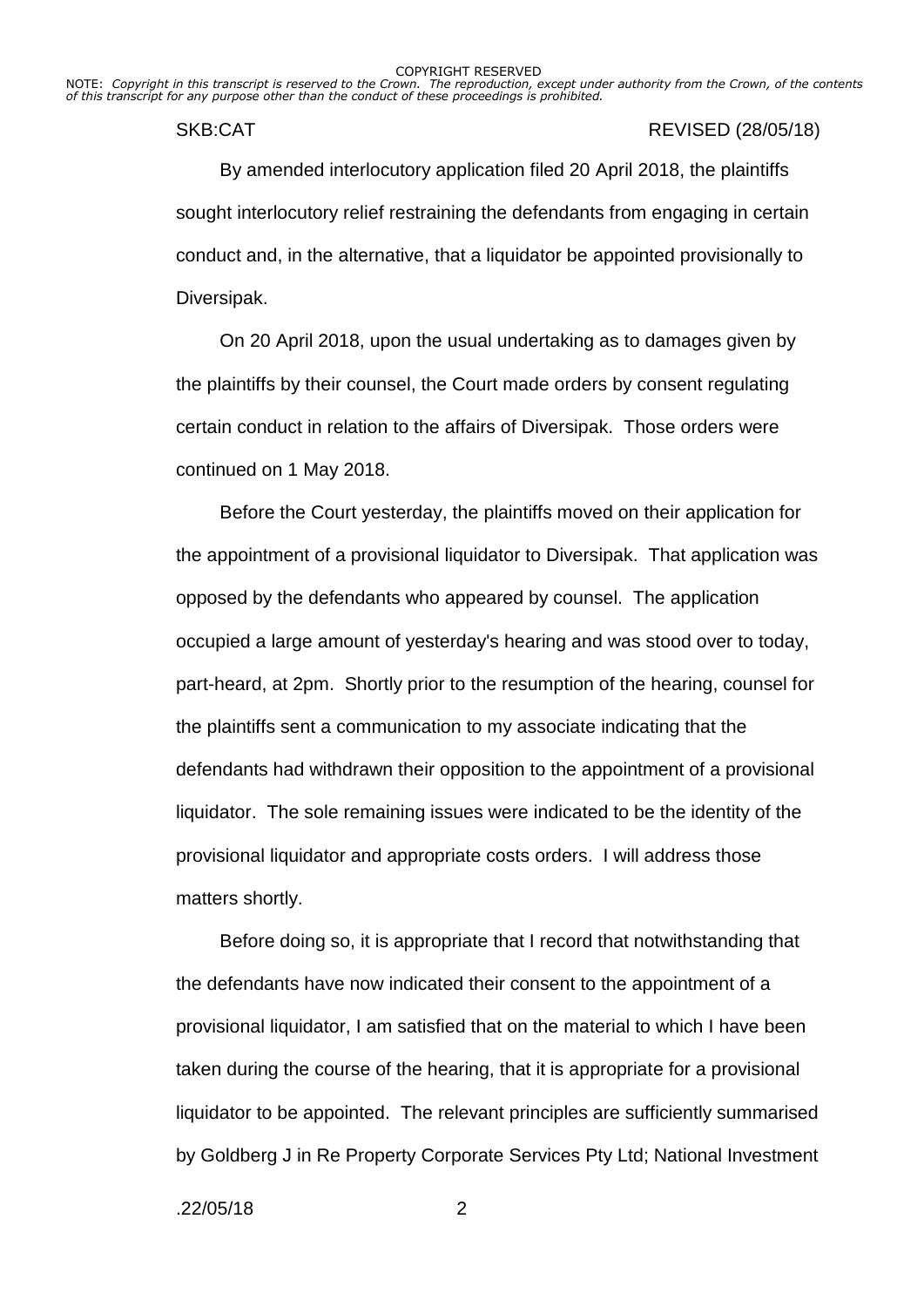NOTE: *Copyright in this transcript is reserved to the Crown. The reproduction, except under authority from the Crown, of the contents of this transcript for any purpose other than the conduct of these proceedings is prohibited.*

## SKB:CAT REVISED (28/05/18)

Institute Pty Ltd (ACN 098 189 863) (in liq); Property Corporate Services Pty Ltd (ACN 098 898 572) (2004) [48] ACSR 508 at [4]-[5]. Among other things, I am satisfied that the appointment of the provisional liquidator is necessary to preserve the assets of the company and to preserve the status quo in relation to the company's affairs. I am also satisfied that it appears on the material presented on the application that a winding-up order is likely to be made in due course.

It is unnecessary to refer to the evidence adduced on the present application other than to observe that according to a balance sheet of Diversipak as at 22 May 2018, the company has negative net assets of a little over \$261,000 (Ex P11).

Turning to the question of who should be appointed provisional liquidator, the plaintiff proposes that Mr Maxwell William Prentice should be appointed; he has signed a consent to act as liquidator, dated 16 April 2018. That consent is in the usual form. Mr Prentice states that he is not aware of any conflict of interest or duty that would make it improper for him to act as provisional liquidator of the company. Mr Prentice further states that he is not aware of any relevant relationship mentioned in s 60(2) of the Corporations Act which otherwise might be a relevant consideration as to the appropriateness of appointing Mr Prentice.

The defendants have submitted that Mr Graeme Beattie should be appointed provisional liquidator and have tendered a consent signed by Mr Beattie dated 17 May 2018. Mr Beattie states that he is not aware of any conflict of interest or duty that would make it improper for him to act as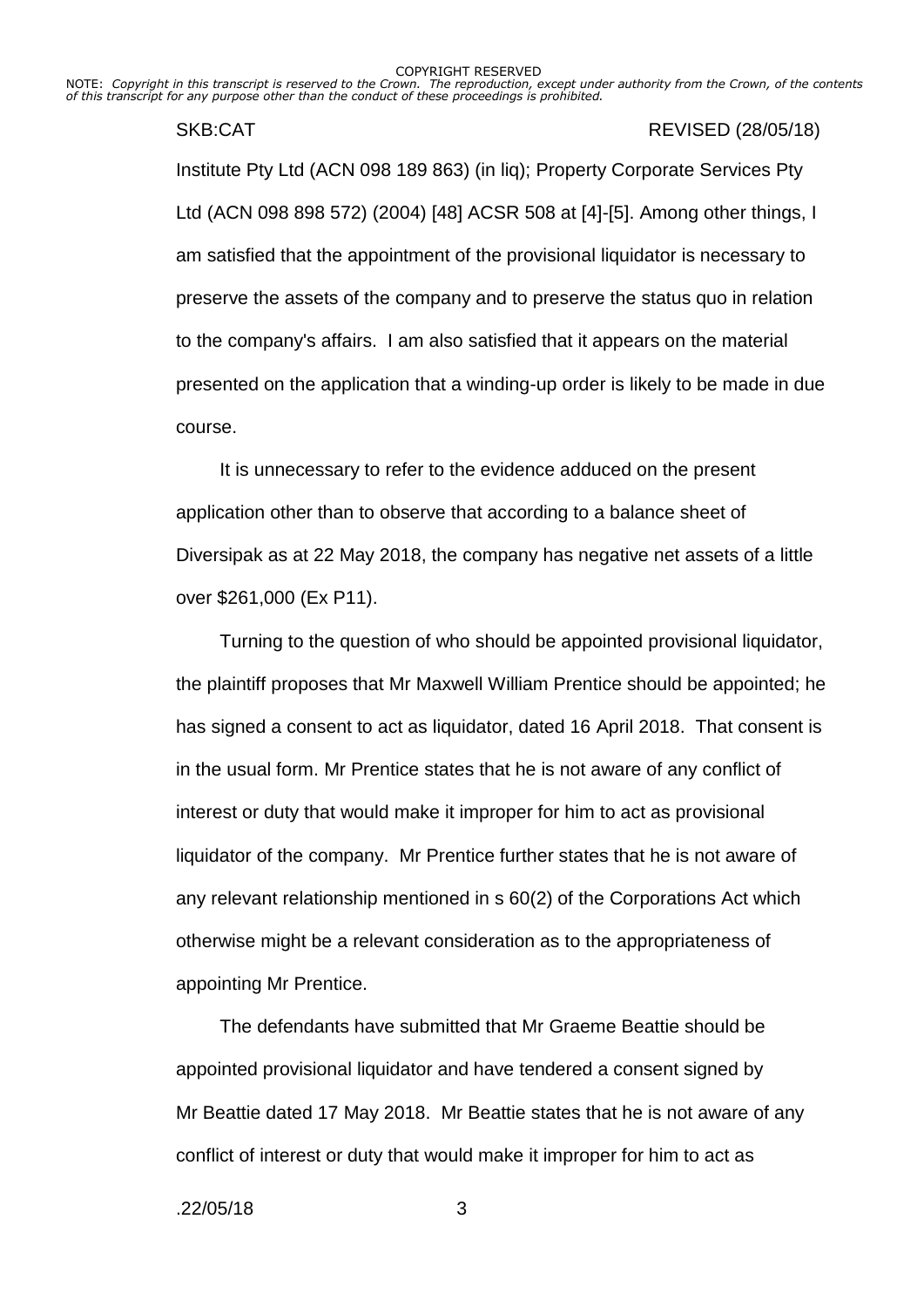NOTE: *Copyright in this transcript is reserved to the Crown. The reproduction, except under authority from the Crown, of the contents of this transcript for any purpose other than the conduct of these proceedings is prohibited.*

# SKB:CAT REVISED (28/05/18)

liquidator and/or provisional liquidator for the company. He acknowledged that he was referred to the fourth defendant by Mr Ern Phang of Phang Legal on 17 May 2018 and stated that he had never had any prior communication with Ms Cheng prior to that date. He also stated that he was not aware of any relevant relationship mentioned in s 60(2) of the Corporations Act.

Both of the persons whom the parties respectively propose be appointed as provisional liquidator have included in their signed consent a statement of the hourly rates currently charged for work done as a liquidator and/or provisional liquidator by those persons, their partners and employees.

Counsel for the defendants did not suggest that Mr Prentice was not an appropriate person to be appointed provisional liquidator, but simply indicated a preference for the appointment of Mr Beattie. He referred to the location of Mr Beattie's office at Parramatta as being closer to the business premises of Diversipak.

Counsel for the plaintiffs emphasised that there was the possibility of some costs savings if Mr Prentice was appointed, given the rates charged by Mr Prentice and his firm are slightly less than the rates charged by Mr Beattie, and Mr Prentice's firm includes a greater graduation of staff at slightly lesser rates than that of Mr Beattie's firm such that the work could be done by the more appropriate levels of staff assisting Mr Prentice at a lesser hourly rate.

Counsel for the plaintiffs also emphasised that the consent of Mr Prentice had been served in mid-April this year and no prior objection had been raised to Mr Prentice being a suitable appointment.

Plainly, in making an appointment the court seeks to avoid persons who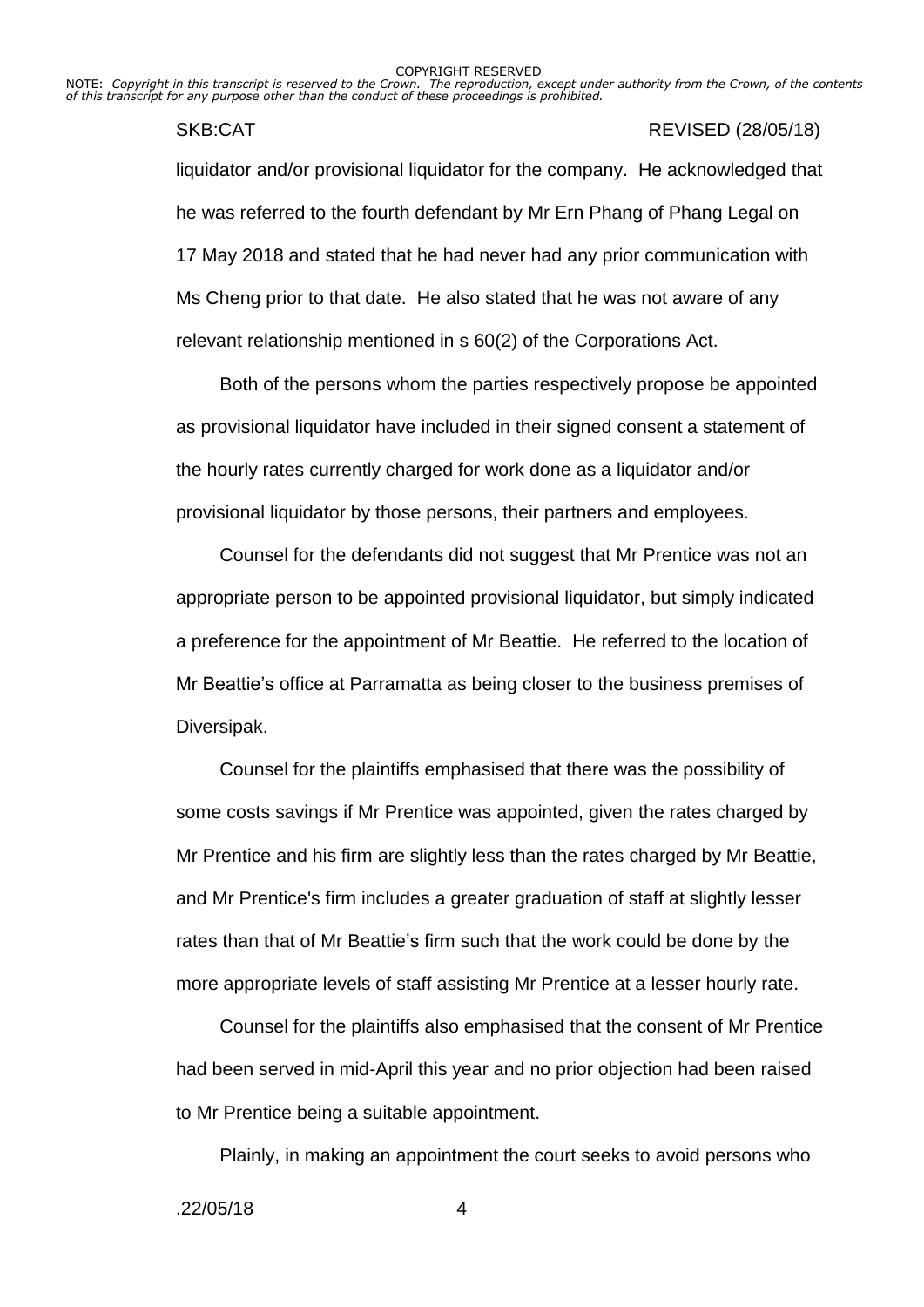NOTE: *Copyright in this transcript is reserved to the Crown. The reproduction, except under authority from the Crown, of the contents of this transcript for any purpose other than the conduct of these proceedings is prohibited.*

## SKB:CAT REVISED (28/05/18)

have an association with the applicant: *Re Nida Pty Ltd* (1993) 10 ACSR 195 at 197. The court is concerned to ensure that someone who is independent and unobjectionable to the applicant or the company is appointed: *Brian Cassidy Electrical Industries Pty Ltd (in prov liq) v Attalex Pty Ltd* [1984] 3 NSWLR 52 at 67-68. Given that there is no suggestion that Mr Prentice is not a suitable appointee, there is no reason why the court should not treat the nomination of Mr Prentice as an appropriate person to be appointed.

With respect to the question of costs the defendants say that costs of the application should be reserved or alternatively should be costs in the cause. The plaintiffs say that the second, third and fourth defendants should pay the plaintiffs' costs of their application for the appointment of a provisional liquidator, as agreed or assessed.

Section 98 of the *Civil Procedure Act 2005* (NSW) provides that, subject to any rules of the court or other legislation, costs are at the discretion of the court and the court has full power to determine by whom, to whom and to what extent costs are paid. Part 42 of Uniform Civil Procedure Rules 2005 (NSW) relates to costs and r 42.1 provides, in effect, that costs follow the event unless it appears to the court that some other order should be made as to the whole or any part of the costs. Here the event is the result of the outcome of the interlocutory application on which the plaintiffs have succeeded in obtaining the appointment of a provisional liquidator to Diversipak.

Generally where litigation has been resolved without a hearing on the merits and the only issue remaining is that of costs the principles stated by McHugh J in *Re The Minister for Immigration and Ethnic Affairs of the*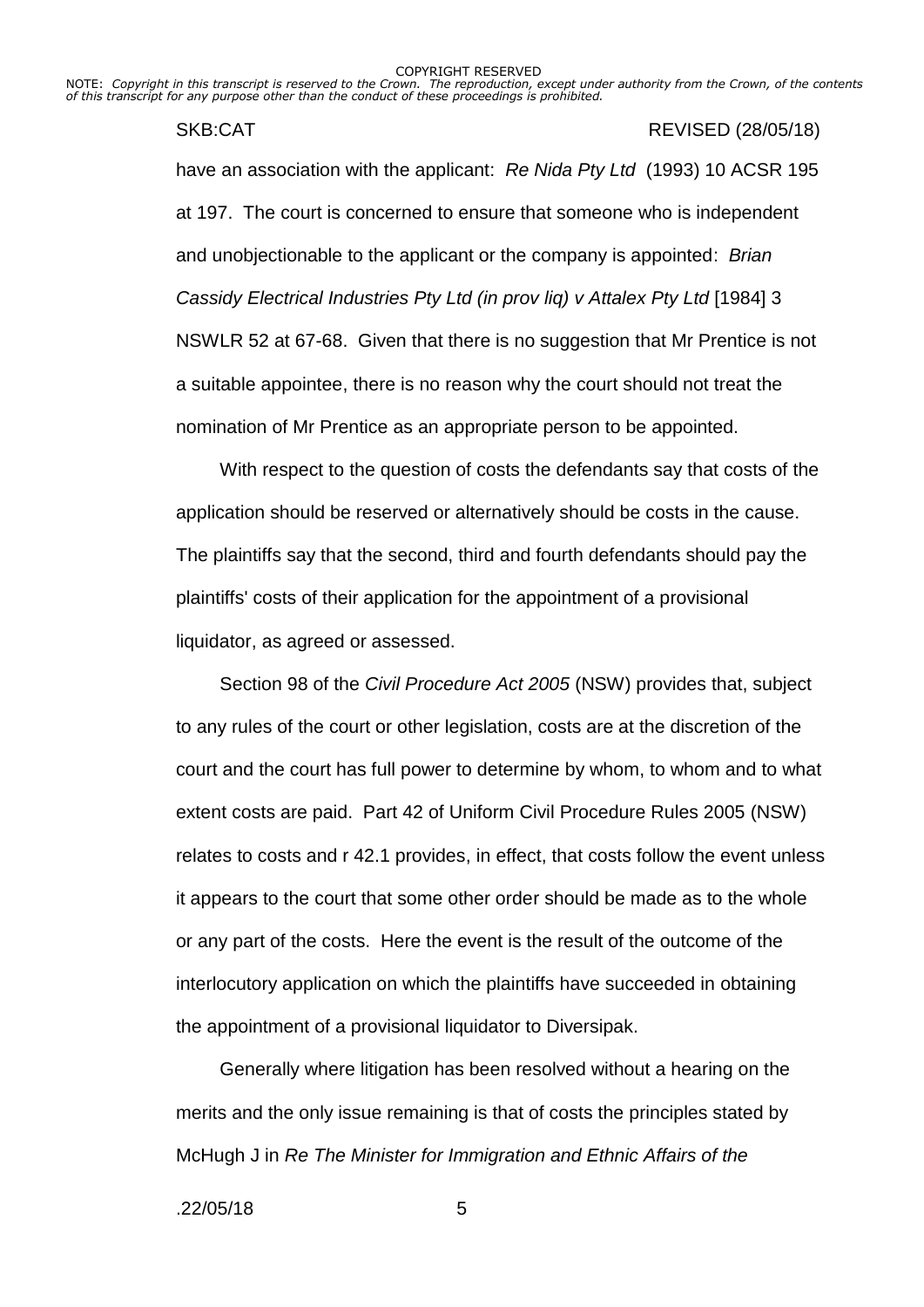NOTE: *Copyright in this transcript is reserved to the Crown. The reproduction, except under authority from the Crown, of the contents of this transcript for any purpose other than the conduct of these proceedings is prohibited.*

#### SKB:CAT REVISED (28/05/18)

*Commonwealth of Australia; Ex parte Lai Qin* (1997) 186 CLR 622 (*Lai Quin*) at 624-625 are invoked. However, as has been pointed out, it is important to remember the context in which McHugh J made those observations. *Lai Qin* involved proceedings in the original jurisdiction of the High Court to review of a decision of the Refugee Review Tribunal confirming the Minister's decision to deny the applicant a protection visa. The Minister later exercised his discretion in favour of the applicant and granted her a protection visa. That rendered the proceedings in the High Court redundant. McHugh J observed that the Minister granted the visa because of the changed circumstances of the applicant since her arrival in Australia: her marriage to an Australian citizen; and that she had given birth to a child. Since the Minister had been considering the applicant's case for only a few days prior to the proceedings being commenced in the High Court, there was nothing unreasonable with the Minister's failure to inform her, prior to the institution of proceedings, that a decision in her favour might be made. Accordingly, McHugh J declined to make an order for costs in favour of the applicant.

When McHugh J said that in an appropriate case the court will make an order for costs even when there has been no hearing on the merits and the moving party no longer wishes to proceed, he had in mind a case where the party seeking costs in effect has succeeded in obtaining the relief sought in the proceedings. As McHugh J said at p 624 the context of his remarks were the principles which:

> … govern an application for costs when a party elects not to pursue an action because he or she has achieved the relief sought in the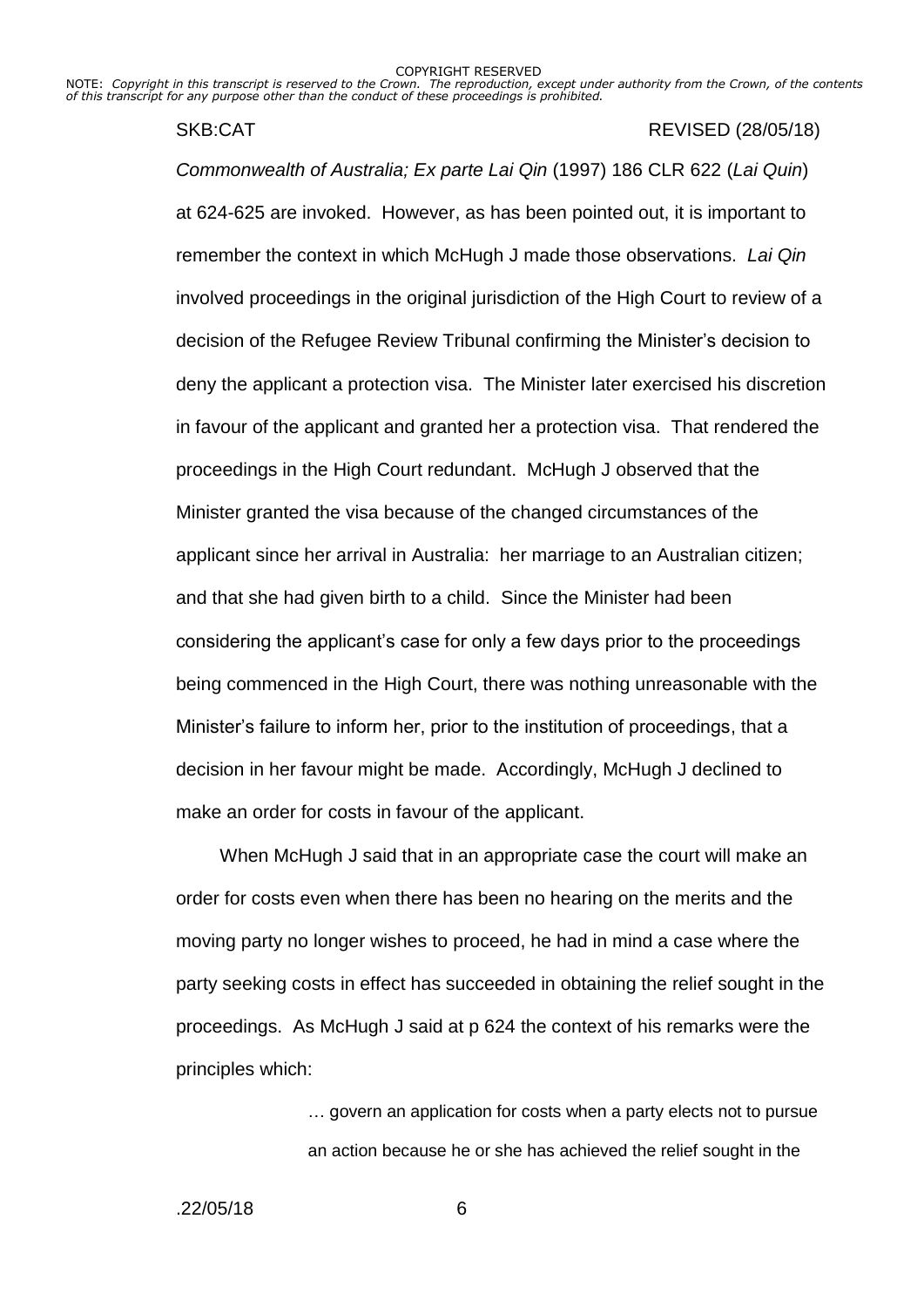NOTE: *Copyright in this transcript is reserved to the Crown. The reproduction, except under authority from the Crown, of the contents of this transcript for any purpose other than the conduct of these proceedings is prohibited.*

SKB:CAT REVISED (28/05/18)

action either by settlement or by extra-curial means.

McHugh J further observed in *Lai Qin* at p 625:

If it appears that both parties have acted reasonably in commencing and defending the proceedings and the conduct of the parties continued to be reasonable until the litigation was settled or its further prosecution became futile, the proper exercise of the cost discretion will usually mean that the court will make no order as to the cost of the proceedings.

Reference should be made to one further authority. In *ONE.TEL v Deputy Commissioner of Taxation* [2000] FCA 270; (2000) 101 FCR 548, Burchett J expressed the view (at 553 [6]):

> … it is important to draw a distinction between cases in which one party, after litigating for some time, effectively surrenders to the other, and cases where some supervening event or settlement so removes or modifies the subject of the dispute that, although it could not be said that one side has simply won, no issue remains between the parties except that of costs. In the former type of case, there will commonly be lacking any basis for an exercise of the Court's discretion otherwise than by an award of costs to the successful party. It is the latter type of case which more often creates problems, since there may be difficulty in discerning a clear reason why one party, rather than the other, should bear the costs. …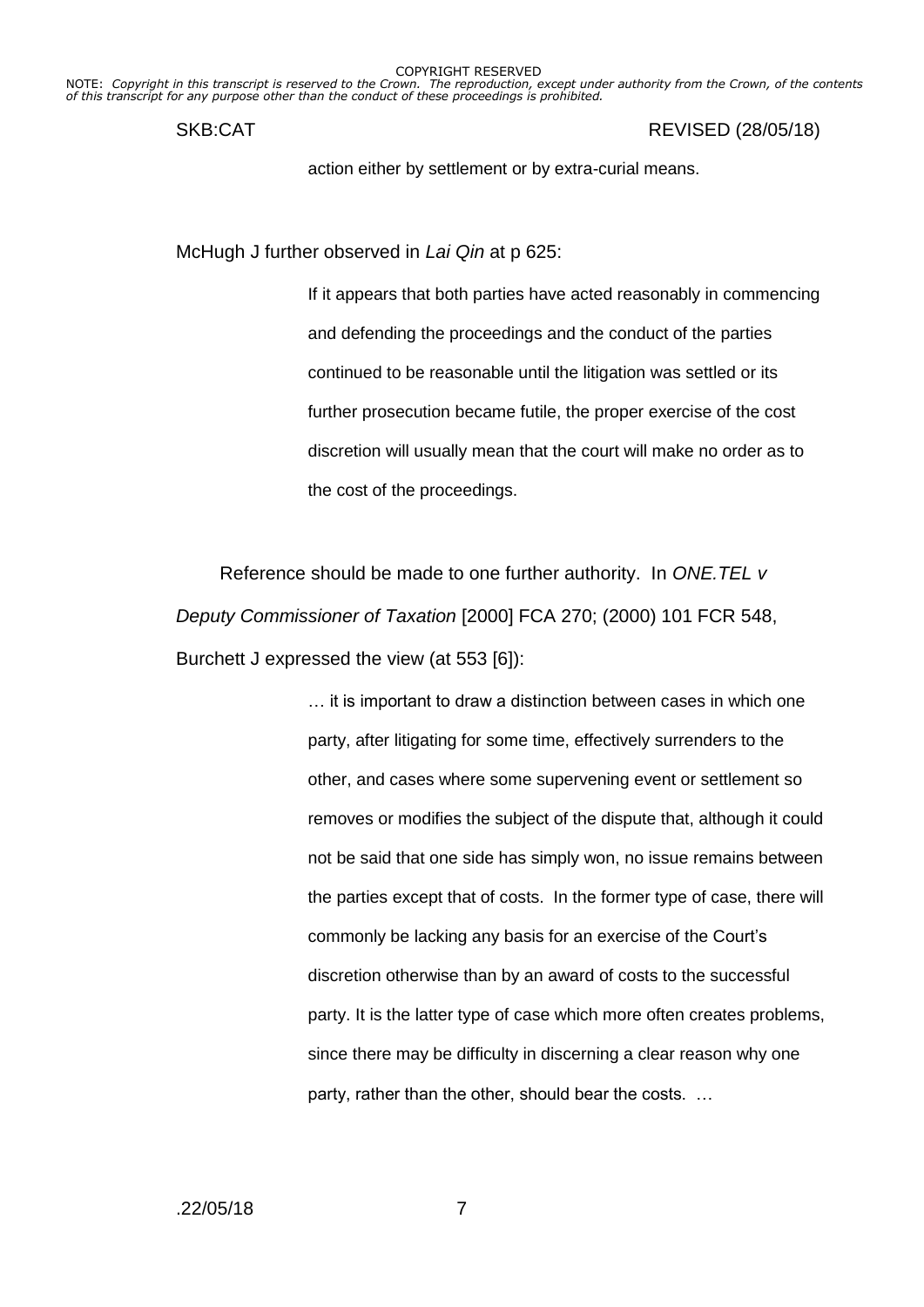NOTE: *Copyright in this transcript is reserved to the Crown. The reproduction, except under authority from the Crown, of the contents of this transcript for any purpose other than the conduct of these proceedings is prohibited.*

### SKB:CAT REVISED (28/05/18)

This statement was cited with approval by the Full Court of the Federal Court in *Chapman v Luminis Pty Ltd* [2003] FCAFC 162 at [7].

In the present case counsel for the plaintiffs submits that the defendants acted unreasonably in resisting the appointment of a provisional liquidator. Counsel emphasised that the plaintiffs have succeeded in obtaining the relief sought in the amended interlocutory application in circumstances where after opposing the relief sought for some time, the defendants effectively surrendered.

It is not necessary to refer to the evidence adduced in support of the plaintiffs' application. I am satisfied that this is a case in which the defendants acted unreasonably in resisting the appointment of a provisional liquidator.

Up until shortly prior to the resumption of the hearing today the evidence adduced by the plaintiffs demonstrated that since about April this year Diversipak has been unable to obtain supply of the product which it requires for on sale to its customers from its main supplier in China in circumstances where Diversipak has refused to pay its main supplier for past orders which had been received, and on the evidence no complaint had been made by those in control of Diversipak as to the quality of the goods provided. Indeed, there is evidence that goods provided by the supplier from China had not only been received by Diversipak but on a number of occasions had been sold to customers and payment had been received by Diversipak from its customers in Australia. Attempts by the third and fourth defendants to obtain an alternative supplier of product from China have been, at least on the evidence, unsuccessful. The dire financial circumstances of Diversipak are shown in the balance sheet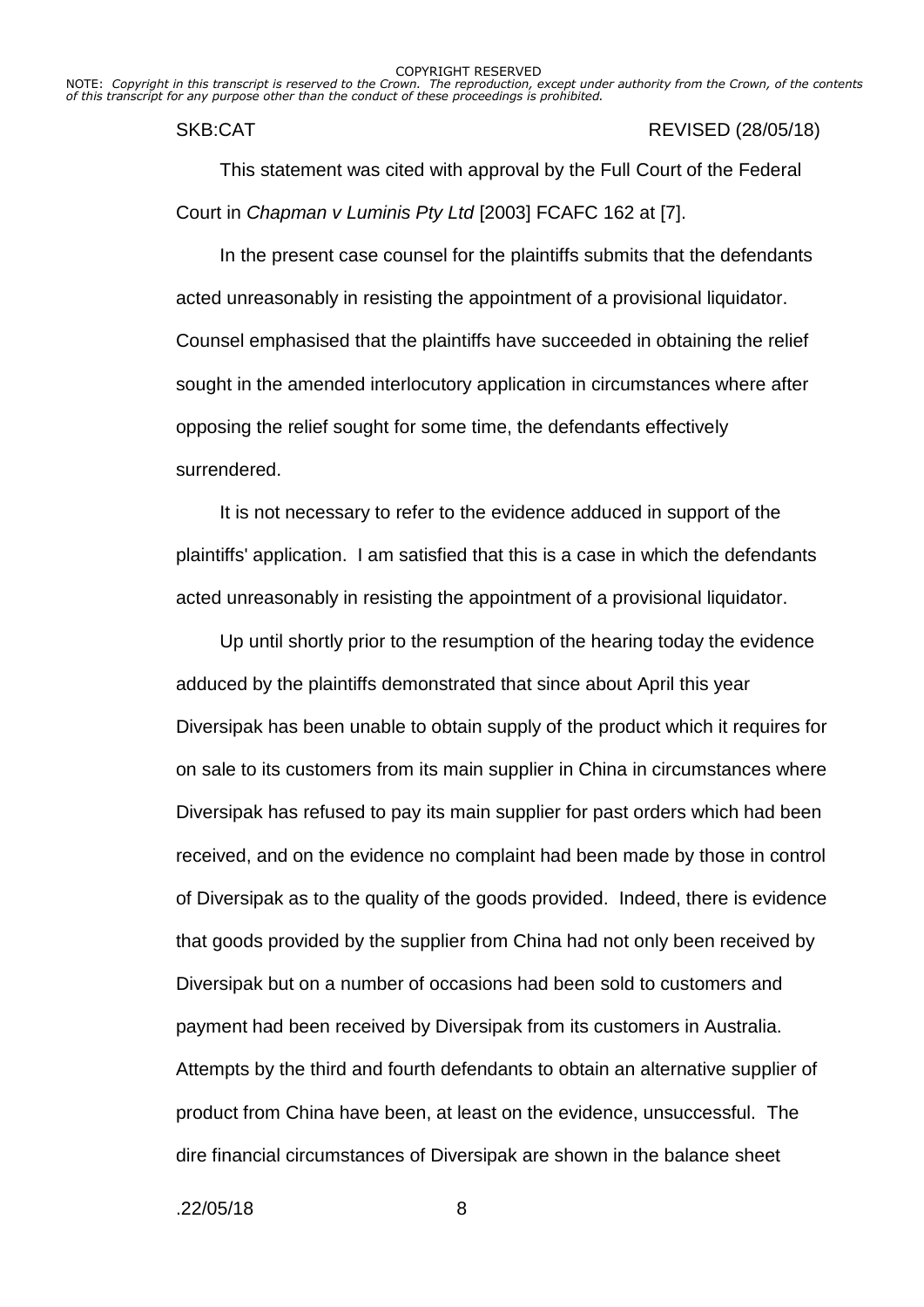NOTE: *Copyright in this transcript is reserved to the Crown. The reproduction, except under authority from the Crown, of the contents of this transcript for any purpose other than the conduct of these proceedings is prohibited.*

SKB:CAT REVISED (28/05/18)

dated 22 May 2018 referred to above (Ex P11).

There were a number of other unsatisfactory aspects of the way in which the defendants approached the application for the appointment of a provisional liquidator, including the defendants' failure to face up to the accounting anomalies in the shareholders' loan account in respect of the third and fourth defendants.

Counsel for the defendants acknowledged during argument yesterday that there were matters calling for explanation, but was not in a position to provide any cogent explanation for what seem to be serious anomalies in the company's accounting records, including entries made in the accounting records reflecting credit entries in favour of the third and fourth defendants' loan account with Diversipak (including recent changes to the amount of such credit entries) in circumstances where, on the material, there was no corresponding cash receipt by the company's bank account reflecting those credit entries. These, amongst other things, are matters which will be appropriate for a provisional liquidator to examine in due course.

In the circumstances, I am persuaded that the appropriate order as to costs is that the second, third and fourth defendants pay the plaintiffs' costs of their application for the appointment of a provisional liquidator, as agreed or assessed.

Insofar as the plaintiffs sought a further order that the first defendant not pay any of the costs incurred by the defendants' legal representatives relating to the opposition to the application for the appointment of a provisional liquidator, I am not satisfied that it is appropriate to make such an order. The